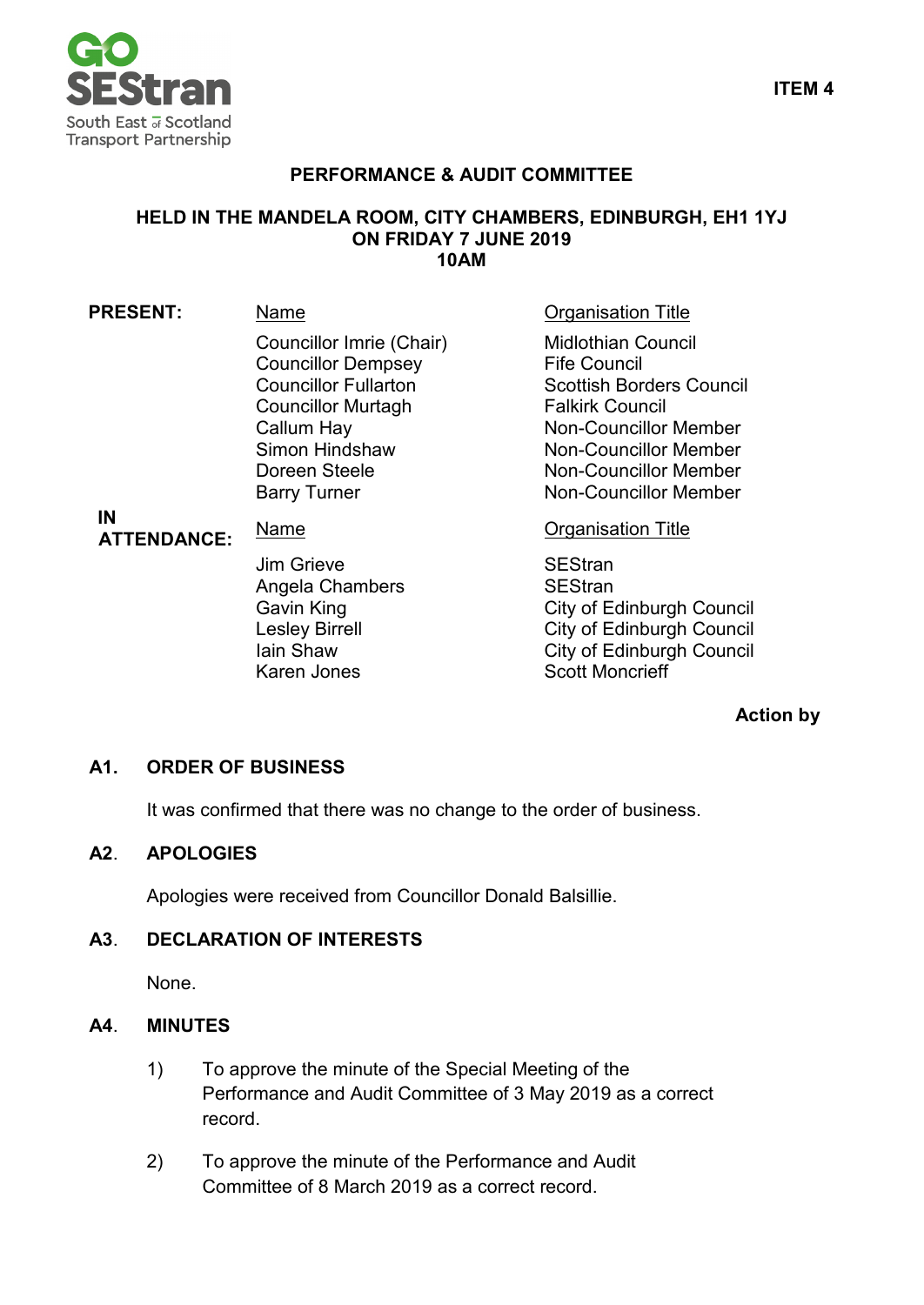# **A5. UNAUDITED ANNUAL ACCOUNTS 2018/19**

The Unaudited Annual Accounts for 2018/2019 were submitted in accordance with the Local Authority Accounts (Scotland) Regulations 2014.

The accounts were subject to audit and the audited Annual Accounts, incorporating the Auditor's report, would be presented to the Performance and Audit Committee and Partnership Board in due course.

The net revenue budget of the Partnership in 2018/19 was £0.972m funded by Government Grant and Council contributions. Overall the Partnership had an underspend of £40,000 which was due to a combination of core revenue budget and project budget underspends offset by additional costs incurred on the Real Time Passenger Information project.

### **Decision**

- 1) To note the unaudited Annual Accounts for 2018/19 and refer the Unaudited Accounts to the Partnership Board for review.
- 2) To note that the audited Annual Accounts, incorporating the Auditor's report, will be presented to the Performance and Audit Committee and Partnership Board in due course.

(Reference – report by the Treasurer, submitted)

# **A6. ANNUAL TREASURY REPORT 2018/19**

The Annual Treasury Report for 2018/19 was submitted in line with the requirements of the CIPFA Code of Practice on Treasury Management in the Public Sector.

# **Decision**

To note the Annual Treasury Report for 2018/19 and refer it to the Partnership Board for noting.

(Reference – report by the Treasurer, submitted)

# **A7. RISK FRAMEWORK**

The six-monthly update on the risk register was presented. Changes to the register since the last update were highlighted as set out in the appendix to the report.

The Partnership Director advised that the Strategic Development Plan for the SESplan area (SESPlan2) had recently been rejected by the Scottish Government, on the basis that the Scottish Ministers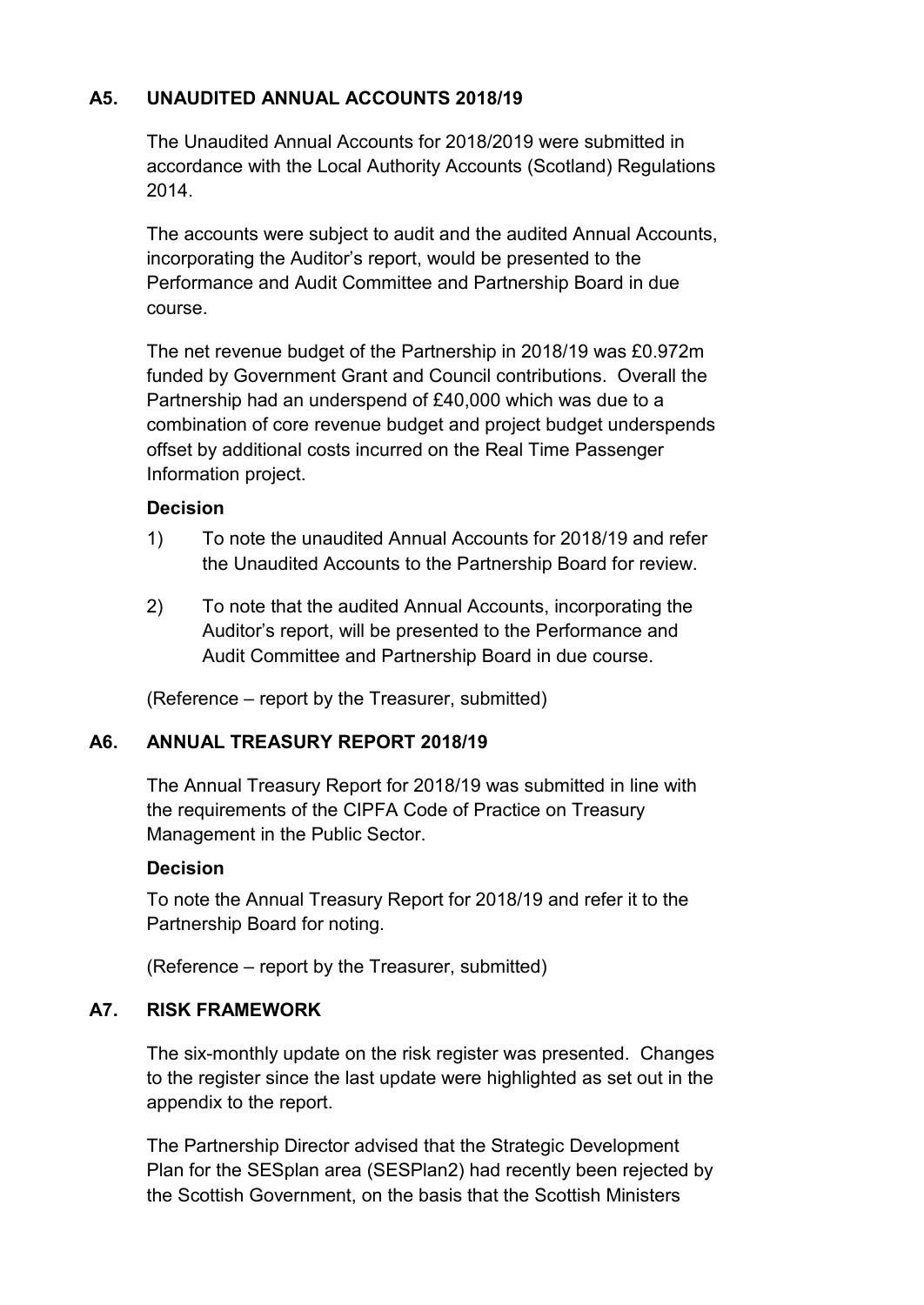were not satisfied that the Plan had been informed by an adequate and timely Transport Appraisal. The Scottish Ministers also stated that the plan did not take sufficient account of the relationship between land use and transport and that they do not support the use of supplementary guidance to resolve this issue. Members discussed in detail the implications of the decision and whether there would be any reputational risk to SEStran, albeit that responsibility for production of the Plan rests entirely with SESplan as the Strategic Development Planning Authority.

#### **Decision**

- 1) To note the report.
- 2) To note that a final version of the Risk Register would be presented to Partnership Board for noting.
- 3) To request the Partnership Director to prepare a briefing paper for Performance and Audit Committee members setting out the background to the development of SESPlan2 and a potential course of action for SEStran arising from the rejection of the Plan by Scottish Ministers in advance of the Partnership Board meeting on 21 June 2019.
- 4) To review the Risk Register to reflect any changes to reputational risk.

(Reference – report by the Business Manager, submitted)

# **A8. PROJECTS PERFORMANCE AND EU EXIT UPDATE**

Information was provided on the current status and progress of the various projects SEStran was involved in including an update on the position on the EU exit process.

The Partnership Director provided further progress updates to members on those projects highlighted as "delayed" in the report.

# **Decision**

- 1) To note the report.
- 2) To note that the Partnership Director continued to have discussions with transport providers around further development of the Thistle Assistance Card and App.
- 3) To note that officers are progressing a placement opportunity with Inclusion Scotland to assist with the further development of the App.

(Reference – report by the Partnership Director, submitted)